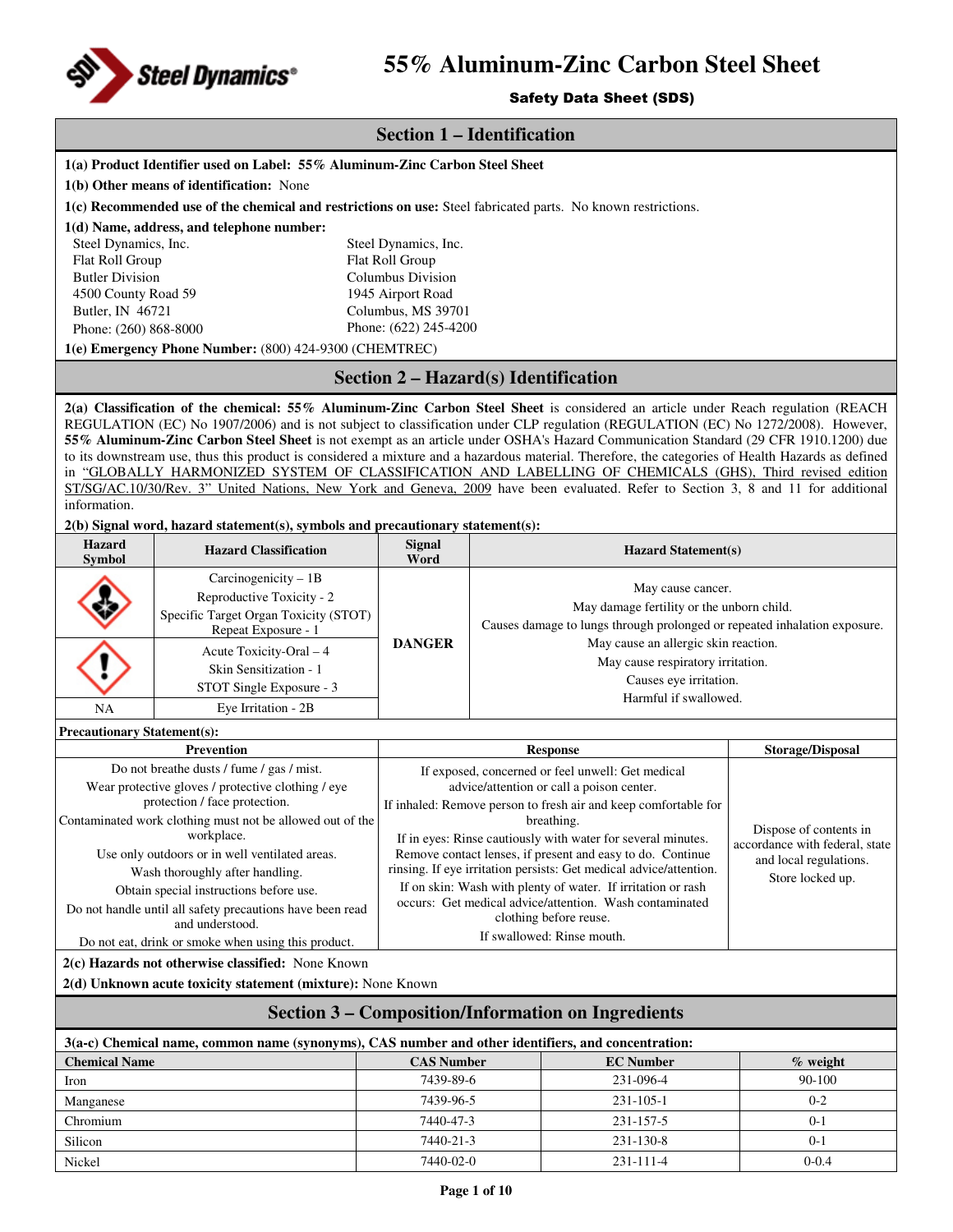

|                                                                                                                                                                                   | <b>Safety Data Sheet (SDS)</b> |                 | <b>Revision: 08/31/2018</b> |  |  |  |  |  |
|-----------------------------------------------------------------------------------------------------------------------------------------------------------------------------------|--------------------------------|-----------------|-----------------------------|--|--|--|--|--|
| Vanadium                                                                                                                                                                          | 7440-62-2                      | $231 - 171 - 1$ | $0 - 0.2$                   |  |  |  |  |  |
| 3(a-c) Chemical name, common name (synonyms), CAS number and other identifiers, and concentration (continued):                                                                    |                                |                 |                             |  |  |  |  |  |
| <b>CAS Number</b><br><b>EC</b> Number<br>$%$ weight<br><b>Chemical Name</b>                                                                                                       |                                |                 |                             |  |  |  |  |  |
| Metallic Coating $\langle 0.1\%$ of total weight)                                                                                                                                 |                                |                 |                             |  |  |  |  |  |
| Zinc                                                                                                                                                                              | 7440-66-6                      | 231-175-3       | $\approx$ 43.5              |  |  |  |  |  |
| Aluminum                                                                                                                                                                          | 7429-90-5                      | $231 - 072 - 3$ | $\approx 55$                |  |  |  |  |  |
| Silicon                                                                                                                                                                           | 7440-21-3                      | $231 - 130 - 8$ | $\approx 1.5$               |  |  |  |  |  |
| <b>EC</b> - European Community                                                                                                                                                    |                                |                 |                             |  |  |  |  |  |
| <b>CAS</b> - Chemical Abstract Service                                                                                                                                            |                                |                 |                             |  |  |  |  |  |
| • Product surface may be treated with small amounts of corrosion-inhibiting oil that may contain mineral oil, and may be passivated with chromic acid leaving residual coating of |                                |                 |                             |  |  |  |  |  |

chromium III or VI compounds or coated with acrylic coating based on customer specifications. Contact facility for further information.

## **Section 4 – First-aid Measures**

### **4(a) Description of necessary measures:**

- **Inhalation: 55% Aluminum-Zinc Carbon Steel Sheet** as sold/shipped is not a likely form of exposure. However, during further processing (welding, grinding, burning, etc.), if inhaled: Remove person to fresh air and keep comfortable for breathing. If exposed, concerned or feel unwell: Get medical advice/attention.
- **Eye Contact: 55% Aluminum-Zinc Carbon Steel Sheet** as sold/shipped is not a likely form of exposure. However, during further processing (welding, grinding, burning, etc.), if in eyes: Rinse cautiously with water for several minutes. Remove contact lenses, if present and easy to do. Continue Rinsing. If eye irritation persists: Get medical advice attention. If exposed, concerned or feel unwell: Get medical advice/attention.
- **Skin Contact:** If on skin: Wash thoroughly after handling. Wash with plenty of water. If irritation or rash occurs: Get medical advice/attention. Take off and wash contaminated clothing before reuse. If exposed, concerned or feel unwell: Get medical advice/attention.
- **Ingestion: 55% Aluminum-Zinc Carbon Steel Sheet** as sold/shipped is not a likely form of exposure. However, during further processing (welding, grinding, burning, etc.), if exposed, concerned or feel unwell: Get medical advice/attention.

**4(b) Most important symptoms/effects, acute and delayed (chronic):** 

- **Inhalation: 55% Aluminum-Zinc Carbon Steel Sheet** as sold/shipped is not likely to present an acute or chronic health effect.
- **Eye: 55% Aluminum-Zinc Carbon Steel Sheet** steel as sold/shipped is not likely to present an acute or chronic health effect.
- **Skin: 55% Aluminum-Zinc Carbon Steel Sheet** as sold/shipped is not likely to present an acute or chronic health effect.
- **Ingestion: 55% Aluminum-Zinc Carbon Steel Sheet** as sold/shipped is not likely to present an acute or chronic health effect.

However, during further processing (welding, grinding, burning, etc.), individual components may illicit an acute or chronic health effect. Refer to Section 11-Toxicological Information.

**4(c) Immediate Medical Attention and Special Treatment:** None Known

## **Section 5 – Fire-fighting Measures**

**5(a) Suitable (and unsuitable) Extinguishing Media:** Not Applicable for **55% Aluminum-Zinc Carbon Steel Sheet** as sold/shipped. Use extinguishers appropriate for surrounding materials.

**5(b) Specific Hazards arising from the chemical:** Not Applicable for **55% Aluminum-Zinc Carbon Steel Sheet** as sold/shipped. When burned, toxic smoke, fume and vapor may be emitted.

**5(c) Special protective equipment and precautions for fire-fighters:** Self-contained NIOSH approved respiratory protection and full protective clothing should be worn when fumes and/or smoke from fire are present. Heat and flames cause emittance of acrid smoke and fumes. Do not release runoff from fire control methods to sewers or waterways. Firefighters should wear full face-piece self-contained breathing apparatus and chemical protective clothing with thermal protection. Direct water stream will scatter and spread flames and, therefore, should not be used.

## **Section 6 - Accidental Release Measures**

**6(a) Personal Precautions, Protective Equipment and Emergency Procedures:** Not Applicable for **55% Aluminum-Zinc Carbon Steel Sheet** as sold/shipped. For spills involving finely divided particles, clean-up personnel should be protected against contact with eyes and skin. If material is in a dry state, avoid inhalation of dust.

**6(b) Methods and materials for containment and clean up:** Not Applicable for **55% Aluminum-Zinc Carbon Steel Sheet** as sold/shipped. Collect material in appropriate, labeled containers for recovery or disposal in accordance with federal, state, and local regulations. Follow applicable OSHA regulations (29 CFR 1910.120) and all other pertinent state and federal requirements.

## **Section 7 - Handling and Storage**

**7(a) Precautions for safe handling:** Not Applicable for **55% Aluminum-Zinc Carbon Steel Sheet** as sold/shipped, however further processing (welding, burning, grinding, etc.) with the potential for generating high concentrations of airborne particulates should be evaluated and controlled as necessary. Obtain special instructions before use. Do not handle until all safety precautions have been read and understood. Use only only outdoors or in well ventilated areas. Practice good housekeeping. Avoid breathing metal fumes and/or dust. Do not eat, drink or smoke when using this product. Cut resistant gloves and sleeves should be worn when working with steel products.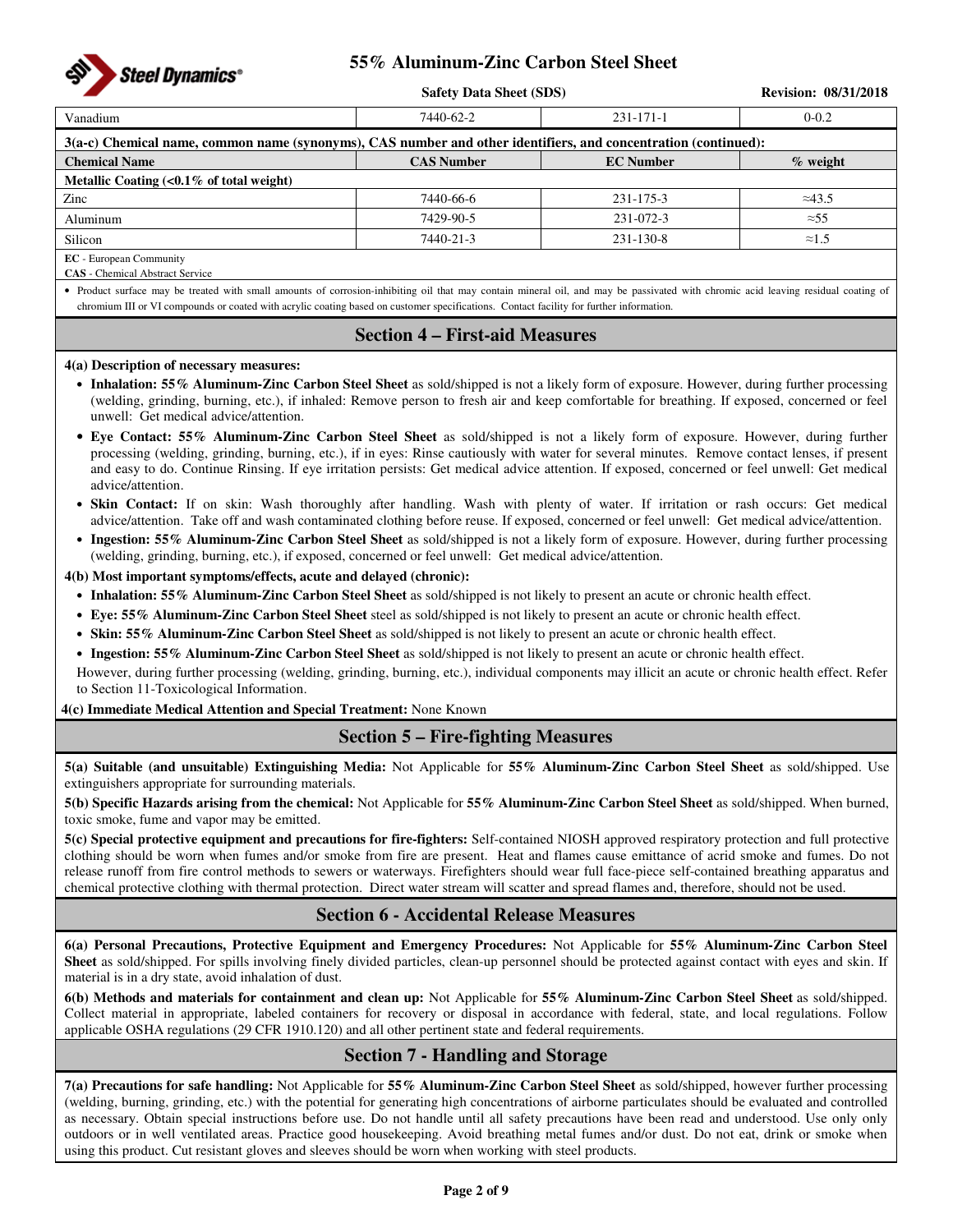

#### **7(b) Conditions for safe storage, including any incompatibilities:** Store away from acids and incompatible materials.

### **Section 8 - Exposure Controls / Personal Protection**

**8(a) Occupational Exposure Limits (OELs): 55% Aluminum-Zinc Carbon Steel Sheet** as sold/shipped in its physical form does not present an inhalation, ingestion or contact hazard, nor would any of the following exposure data apply. However, operations such as burning, welding (high temperature), sawing, brazing, machining, grinding, etc. may produce fumes and/or particulates. The following exposure limits are offered as reference for an experienced industrial hygienist to review.

| <b>Ingredients</b> | enenees msasana nj gremse to revie<br>OSHA PEL $1$                | ACGIH TLV <sup>2</sup>                                             | NIOSH REL <sup>3</sup>                                           | IDLH $4$                                       |
|--------------------|-------------------------------------------------------------------|--------------------------------------------------------------------|------------------------------------------------------------------|------------------------------------------------|
| Iron               | $10 \text{ mg/m}^3$ (as iron oxide fume)                          | $5.0 \text{ mg/m}^3$ (as iron oxide dust and fume)                 | $5.0 \text{ mg/m}^3$ (as iron oxide dust<br>and fume)            | $2,500$ mg Fe/m <sup>3</sup>                   |
| Manganese          | $(C)$ 5.0 mg/m <sup>3</sup> (as Fume & Mn                         | $0.2 \text{ mg/m}^3$                                               | $(C) 5.0$ mg/m <sup>3</sup>                                      | 500 mg $Mn/m3$                                 |
|                    | compounds)                                                        |                                                                    | $1.0 \text{ mg/m}^3$ (as fume)                                   |                                                |
|                    |                                                                   |                                                                    | $(STEL)$ 3.0 mg/m <sup>3</sup>                                   |                                                |
| Chromium           | $0.5$ mg/m <sup>3</sup> (as Cr II & III, inorganic<br>compounds)  | $0.5$ mg/m <sup>3</sup> (as Cr III, inorganic<br>compounds)        | $0.5$ mg/m <sup>3</sup> (as Cr II & III,<br>inorganic compounds) | 250 mg/m <sup>3</sup> (as Cr II $\&$<br>metal) |
|                    | $1.0 \text{ mg/m}^3$ (as Cr, metal)                               | $0.5 \text{ mg/m}^3$ (as Cr, metal)                                | $0.5 \text{ mg/m}^3$ (as Cr, metal)                              | $25 \text{ mg/m}^3$ (as Cr III)                |
|                    | $0.005$ mg/m <sup>3</sup> (as Cr VI, inorganic                    | $0.05$ mg/m <sup>3</sup> (as Cr VI, inorganic                      | $0.001$ mg/m <sup>3</sup> (as Cr VI,                             | $15 \text{ mg/m}^3$ (as Cr VI)                 |
|                    | compounds & certain water insoluble)                              | compounds)                                                         | inorganic compounds &                                            |                                                |
|                    | "AL" $0.0025$ mg/m <sup>3</sup> (as Cr VI, inorganic              | $0.01$ mg/m <sup>3</sup> (as Cr VI, inorganic                      | certain water insoluble)                                         |                                                |
|                    | compounds & certain water insoluble)                              | compounds & certain water insoluble)                               |                                                                  |                                                |
| Silicon            | $15 \text{ mg/m}^3$ (total dust, PNOR <sup>5</sup> )              | $10 \text{ mg/m}^3$                                                | $10 \text{ mg/m}^3$ (as total dust)                              | NE                                             |
|                    | $5.0 \text{ mg/m}^3$ (as respirable fraction <sup>6</sup> , PNOR) |                                                                    | $5.0 \text{ mg/m}^3$ (as respirable dust)                        |                                                |
| Nickel             | $1.0 \text{ mg/m}^3$ (as Ni metal & insoluble                     | $1.5 \text{ mg/m}^3$ (as inhalable fraction <sup>7</sup> Ni metal) | $0.015$ mg/m <sup>3</sup> (as Ni metal &                         | $10 \text{ mg/m}^3$ (as Ni)                    |
|                    | compounds)                                                        | $0.2 \text{ mg/m}^3$ (as inhalable fraction Ni                     | insoluble and soluble                                            |                                                |
|                    |                                                                   | inorganic only insoluble and soluble<br>compounds)                 | compounds)                                                       |                                                |
| Vanadium           | "C" 0.5 mg/m <sup>3</sup> (respirable dust, $V_2O_5$ )            | $0.05$ mg/m <sup>3</sup> (as inhalable fraction)                   | "C" $0.05 \text{ mg/m}^3(15 \text{ min})$                        | $35 \text{ mg/m}^3 \text{ (as V)}$             |
| Aluminum           | $15 \text{ mg/m}^3$ (as total dust, PNOR)                         | $10 \text{ mg/m}^3$ (as metal dust)                                | $10 \text{ mg/m}^3$ (as total dust)                              | <b>NE</b>                                      |
|                    | $5.0 \text{ mg/m}^3$ (as respirable fraction, PNOR)               | $5.0 \text{ mg/m}^3$ (as welding fume)                             | $5.0 \text{ mg/m}^3$ (as respirable dust)                        |                                                |
| Zinc               | $5.0 \text{ mg/m}^3$ (as zinc oxide fume)                         | $2.0 \text{ mg/m}^3$ (as zinc oxide)                               | $10 \text{ mg/m}^3$ (as total dust)                              | $\rm NE$                                       |
|                    | $15 \text{ mg/m}^3$ (as total dust)                               |                                                                    | $5.0 \text{ mg/m}^3$ (as respirable dust)                        |                                                |
|                    | $5.0 \text{ mg/m}^3$ (as respirable fraction)                     |                                                                    |                                                                  |                                                |

**NE -** None Established

6. Respirable fraction. The concentration of respirable dust for the application of this limit is to be determined from the fraction passing a size-selector with the characteristics defined in ACGIH 2015 TLVs ® and BEIs ® Appendix D, paragraph C.

7. Inhalable fraction. The concentration of inhalable particulate for the application of this TLV is to be determined from the fraction passing a size-selector with the characteristics defined in the ACGIH 2015 TLVs ® and BEIs ® (Biological Exposure Indices) Appendix D, paragraph A.

<sup>1.</sup> OSHA Permissible Exposure Limits (PELs) are 8-hour TWA (time-weighted average) concentrations unless otherwise noted. A (C) designation denotes a ceiling limit, which should not be exceeded during any part of the working exposure unless otherwise noted. A Peak is defined as the acceptable maximum peak for a maximum duration above the ceiling concentration for an eight-hour shift. A skin notation refers to the potential significant contribution to the overall exposure by the cutaneous route, either by contact with vapors or, of probable greater significance, by direct skin contact with the substance. A Short Term Exposure Limit (STEL) is defined as a 15-minute exposure, which should not be exceeded at any time during a workday. An Action level (AL) is used by OSHA and NIOSH to express a health or physical hazard. They indicate the level of a harmful or toxic substance/activity, which requires medical surveillance, increased industrial hygiene monitoring, or biological monitoring. Action Levels are generally set at one half of the PEL but the actual level may vary from standard to standard. The intent is to identify a level at which the vast majority of randomly sampled exposures will be below the PEL.

<sup>2.</sup> Threshold Limit Values (TLV) established by the American Conference of Governmental Industrial Hygienists (ACGIH) are 8-hour TWA concentrations unless otherwise noted. A Short Term Exposure Limit (STEL) is defined as the maximum concentration to which workers can be exposed for a short period of time (15 minutes) for only four times throughout the day with at least one hour between exposures. A "skin" notation refers to the potential significant contribution to the overall exposure by the cutaneous route, either by contact with vapors or, of probable greater significance, by direct skin contact with the substance. ACGIH-TLVs are only recommended guidelines based upon consensus agreement of the membership of the ACGIH. As such, the ACGIH TLVs are for guideline use purposes and are not legal regulatory standards for compliance purposes. The TLVs are designed for use by individuals trained in the discipline of industrial hygiene relative to the evaluation of exposure to various chemical or biological substances and physical agents that may be found in the workplace.

<sup>3.</sup> The National Institute for Occupational Safety and Health Recommended Exposure Limits (NIOSH-REL) - Compendium of Policy and Statements. NIOSH, Cincinnati, OH (1992). NIOSH is the federal agency designated to conduct research relative to occupational safety and health. As is the case with ACGIH TLVs, NIOSH RELs are for guideline purposes only and as such are not legal, regulatory limits for compliance purposes.

<sup>4.</sup> The "immediately dangerous to life or health air concentration values (IDLHs)" are used by NIOSH as part of the respirator selection criteria and were first developed in the mid-1970's by NIOSH. The Documentation for Immediately Dangerous to Life or Health Concentrations (IDLHs) is a compilation of the rationale and sources of information used by NIOSH during the original determination of 387 IDLHs and their subsequent review and revision in 1994.

<sup>5.</sup> PNOR (Particulates Not Otherwise Regulated). All inert or nuisance dusts, whether mineral, inorganic, or organic, not listed specifically by substance name are covered by a limit which is the same as the inert or nuisance dust limit of 15 mg/m<sup>3</sup> for total dust and 5.0 mg/m<sup>3</sup> for the respirable fraction.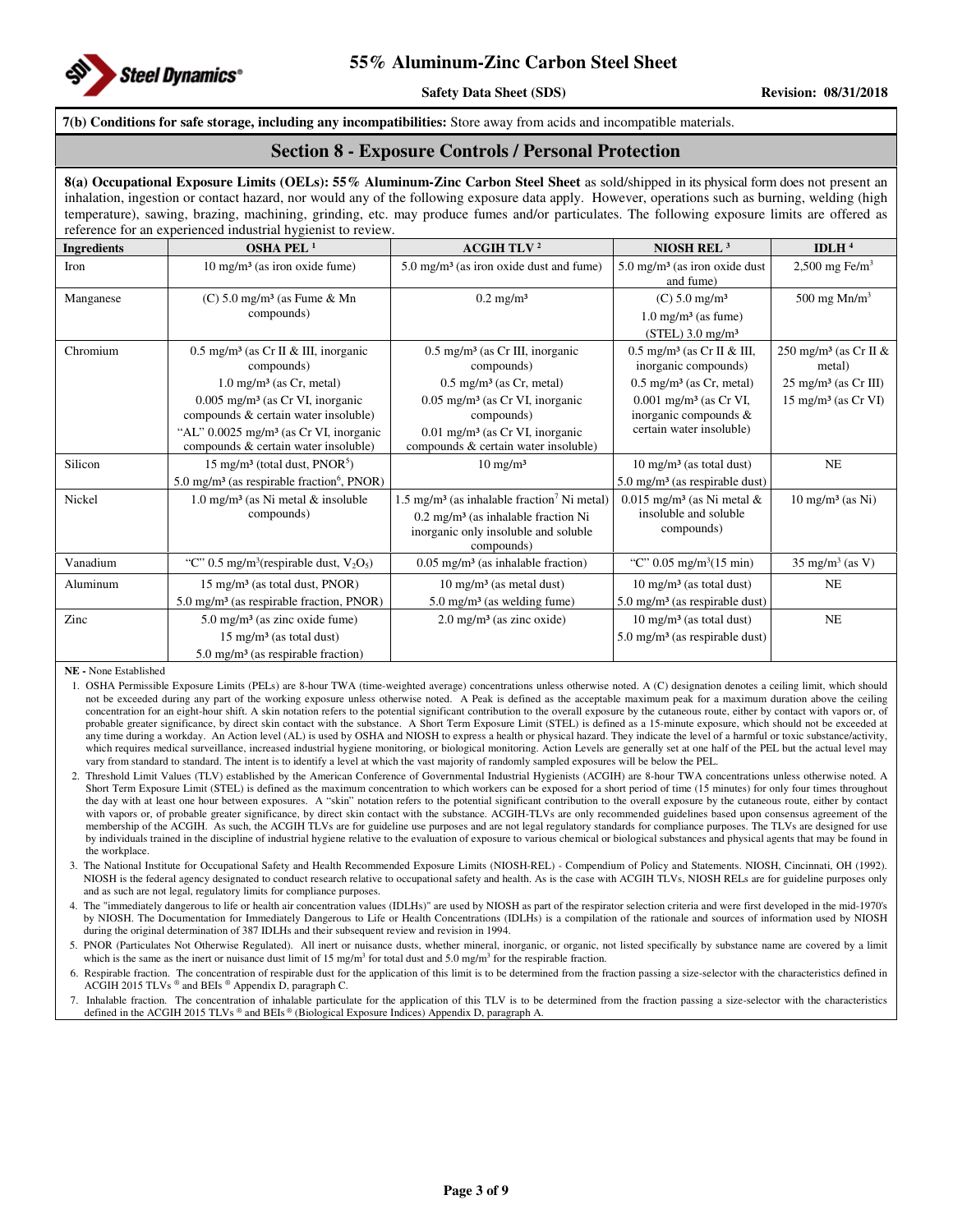#### **Safety Data Sheet (SDS)** Revision: 08/31/2018

#### **8(c) Individual Protection Measures:**

• **Respiratory Protection:** Seek professional advice prior to respirator selection and use. Follow OSHA respirator regulations (29 CFR 1910.134) and, if necessary, use only a NIOSH-approved respirator. Select respirator based on its suitability to provide adequate worker protection for given working conditions, level of airborne contamination, and presence of sufficient oxygen. Concentration in air of the various contaminants determines the extent of respiratory protection needed. Half-face, negative-pressure, air-purifying respirator equipped with P100 filter is acceptable for concentrations up to 10 times the exposure limit. Full-face, negative-pressure, air-purifying respirator equipped with P100 filter is acceptable for concentrations up to 50 times the exposure limit. Protection by air-purifying negativepressure and powered air respirators is limited. Use a positive-pressure-demand, full-face, supplied air respirator or self-contained breathing apparatus (SCBA) for concentrations above 50 times the exposure limit. If exposure is above the IDLH (Immediately dangerous to life or health) for any of the constituents, or there is a possibility of an uncontrolled release or exposure levels are unknown, then use a positivepressure demand full-face supplied air respirator with escape bottle or SCBA.

**Warning!** Air-purifying respirators both negative-pressure, and powered-air do not protect workers in oxygen-deficient atmospheres.

- **Eyes**: Wear appropriate eye protection to prevent eye contact. For operations which result in elevating the temperature of the product to or above its melting point or result in the generation of airborne particulates, use safety glasses to prevent eye contact. Contact lenses should not be worn where industrial exposures to this material are likely. Use safety glasses or goggles as required for welding, burning, sawing, brazing, grinding or machining operations.
- Skin: Wear appropriate personal protective clothing to prevent skin contact. Cut resistant gloves and sleeves should be worn when working with steel products. For operations which result in elevating the temperature of the product to or above its melting point or result in the generation of airborne particulates, use protective clothing, and gloves to prevent skin contact. Protective gloves should be worn as required for welding, burning or handling operations. Contaminated work clothing must not be allowed out of the workplace.
- **Other protective equipment**: An eyewash fountain and deluge shower should be readily available in the work area.

## **Section 9 - Physical and Chemical Properties 9(a) Appearance (physical state, color, etc.):** Solid, metallic gray **9(j) Upper/lower Flammability or Explosive Limits:** NA **9(b) Odor:** Odorless **9(k) Vapor Pressure:** NA **9(c) Odor Threshold:** NA **9(l) Vapor Density (Air = 1):** NA **9(d) pH:** NA **9(m) Relative Density:** 7-8 **9(e) Melting Point/Freezing Point: ~**2750 ºF (**~**1510 C) / NA **9(n) Solubility(ies):** NA **9(f) Initial Boiling Point and Boiling Range:** ND **9(o) Partition Coefficient n-octanol/water:** ND **9(g) Flash Point:** NA **9(p) Auto-ignition Temperature**: NA **9(h) Evaporation Rate:** NA **9(q) Decomposition Temperature**: ND **9(i) Flammability (solid, gas):** Non-flammable, non-combustible **9(r) Viscosity:** NA **NA -** Not Applicable

**ND -** Not Determined for product as a whole

## **Section 10 - Stability and Reactivity**

**10(a) Reactivity:** Not Determined (ND) for product in a solid form. Do not use water on molten metal.

**10(b) Chemical Stability:** Steel products are stable under normal storage and handling conditions.

**10(c) Possibility of hazardous reaction:** None Known

**10(d) Conditions to Avoid:** Storage with strong acids or calcium hypochlorite.

**10(e) Incompatible Materials:** Will react with strong acids to form hydrogen. Iron oxide dusts in contact with calcium hypochlorite evolve oxygen and may cause an explosion.

**10(f) Hazardous Decomposition Products:** Thermal oxidative decomposition of steel products can produce fumes containing oxides of iron and manganese as well as other alloying elements.

## **Section 11 - Toxicological Information**

**11 Information on toxicological effects:** The following toxicity data has been determined for **55% Aluminum-Zinc Carbon Steel Sheet** when further processed using the information available for its components applied to the guidance on the preparation of an SDS under the GHS requirements of OSHA and the EU CPL.

| <b>Hazard Classification</b>                                        | <b>Hazard</b><br><b>Hazard Category</b><br><b>Symbols</b><br><b>OSHA</b><br>EU |                | <b>Signal Word</b> | <b>Hazard Statement</b> |                        |
|---------------------------------------------------------------------|--------------------------------------------------------------------------------|----------------|--------------------|-------------------------|------------------------|
| <b>Acute Toxicity - Oral (covers Categories</b><br>$1, 2, 3$ and 4) | $NR^*$                                                                         | 4 <sup>a</sup> |                    | Warning                 | Harmful if swallowed.  |
| <b>Eye Damage/Irritation (covers)</b><br>Categories 1, 2A and 2B)   | $NR^*$                                                                         | $2B^{\circ}$   | No<br>Pictogram    | <b>Warning</b>          | Causes eye irritation. |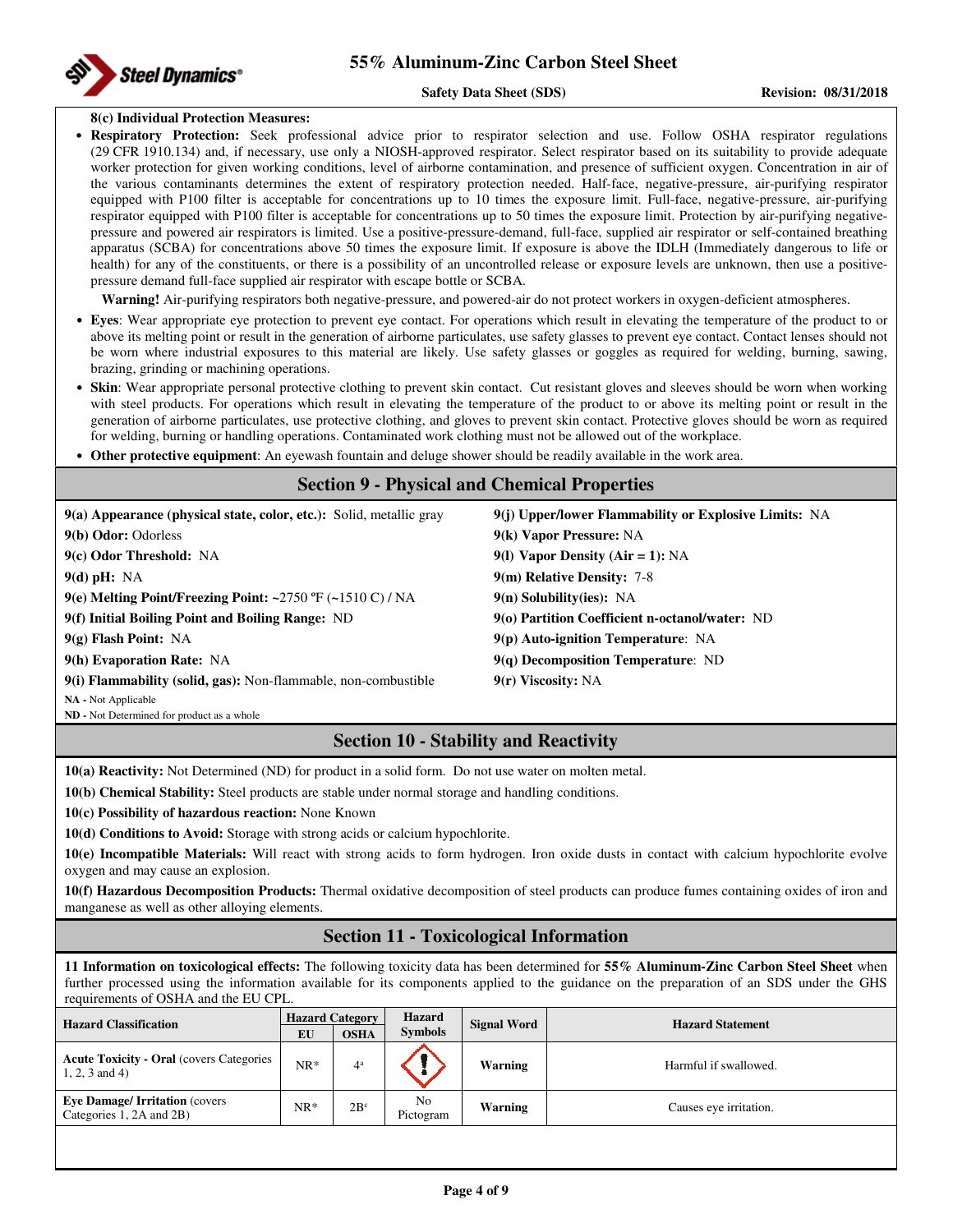

|                                                                                                              |                        | <b>Safety Data Sheet (SDS)</b> |                              | <b>Revision: 08/31/2018</b> |                                                                              |
|--------------------------------------------------------------------------------------------------------------|------------------------|--------------------------------|------------------------------|-----------------------------|------------------------------------------------------------------------------|
| <b>Hazard Classification</b>                                                                                 | <b>Hazard Category</b> |                                | Hazard<br><b>Signal Word</b> |                             | <b>Hazard Statement</b>                                                      |
|                                                                                                              | <b>EU</b>              | <b>OSHA</b>                    | <b>Symbols</b>               |                             |                                                                              |
| <b>Skin/Dermal Sensitization (covers)</b><br>Category 1)                                                     | $NR*$                  | 1 <sup>d</sup>                 |                              | Warning                     | May cause an allergic skin reaction.                                         |
| <b>Carcinogenicity</b> (covers Categories 1A,<br>1B and 2)                                                   | $NR*$                  | 1B <sup>g</sup>                |                              | <b>Danger</b>               | May cause cancer.                                                            |
| <b>Toxic Reproduction</b> (covers Categories<br>1A, 1B and 2)                                                | $NR*$                  | 2 <sup>h</sup>                 |                              | <b>Danger</b>               | May damage fertility or the unborn child.                                    |
| <b>Specific Target Organ Toxicity (STOT)</b><br><b>Following Single Exposure (covers)</b><br>Categories 1-3) | $NR*$                  | $3^{i}$                        |                              | <b>Warning</b>              | May cause respiratory irritation.                                            |
| <b>STOT following Repeated Exposure</b><br>(covers Categories 1 and 2)                                       | $NR*$                  | $1^{j}$                        |                              | <b>Danger</b>               | Causes damage to lungs through prolonged or repeated inhalation<br>exposure. |

\* Not Rated, Semi-formed steel products are considered articles under Reach regulation (REACH REGULATION (EC) No 1907/2006) and are not subject to classification under CLP regulation (REGULATION (EC) No 1272/2008).

Toxicological data listed below are presented regardless to classification criteria. Individual hazard classification categories where the toxicological information has met or exceeded a classification criteria threshold are listed above.

a. No LC50 or LD50 has been established for **55% Aluminum-Zinc Carbon Steel Sheet** as a mixture. The following data has been determined for the components:

• **Iron:** Rat LD<sub>50</sub> = 98.6 g/kg (REACH) Rat LD50 =1060 mg/kg (IUCLID) Rat LD50 =984 mg/kg (IUCLID) Rabbit LD50 =890 mg/kg (IUCLID) Guinea Pig LD<sub>50</sub> = 20 g/kg (TOXNET)

- **Nickel:** LD<sub>50</sub> > 9000 mg/kg (Oral/Rat)
- **Manganese:** Rat LD<sub>50</sub> > 2000 mg/kg (REACH)
	- Rat LD50 > 9000 mg/kg (NLM Toxnet)
- **Silicon:**  $L_{D50} = 3160$  mg/kg (Oral/Rat)
- b. No Skin (Dermal) Irritation data available for **55% Aluminum-Zinc Carbon Steel Sheet** as a mixture or its individual components.
- c. No Eye Irritation data available for **55% Aluminum-Zinc Carbon Steel Sheet** as a mixture. The following Eye Irritation information was found for the components:
	- **Iron:** Causes eye irritation.
	- **Silicon:** Slight eye irritation in rabbit protocol.
	- **Nickel:** Slight eye irritation from particulate abrasion only.
- d. No Skin (Dermal) Sensitization data available for **55% Aluminum-Zinc Carbon Steel Sheet** as a mixture. The following Skin (Dermal) Sensitization information was found for the components:
	- **Nickel:** May cause allergic skin sensitization.
- e. No Respiratory Sensitization data available for **55% Aluminum-Zinc Carbon Steel Sheet** as a mixture or its components.
- f. No Germ Cell Mutagenicity data available for **55% Aluminum-Zinc Carbon Steel Sheet** as a mixture. The following Mutagenicity and Genotoxicity information was found for the components:
	- **Iron:** IUCLID has found some positive and negative findings in vitro.
	- **Nickel:** EU RAR has found positive results in vitro and in vivo but insufficient data for classification.
- g. Carcinogenicity: IARC, NTP, and OSHA do not list **55% Aluminum-Zinc Carbon Steel Sheet** as carcinogens. The following Carcinogenicity information was found for the components:
	- **Welding Fumes -** IARC Group 2B carcinogen, a mixture that is possibly carcinogenic to humans.
	- Nickel and certain nickel compounds Group 2B metallic nickel Group 1 nickel compounds ACGIH confirmed human carcinogen. Nickel EURAR Insufficient evidence to conclude carcinogenic potential in animals or humans; suspect carcinogen classification Category 2 Suspected of causing cancer.
	- **Chromium (as metal and trivalent chromium compounds)**  IARC Group 3 carcinogens, not classifiable as to their human carcinogenicity.
- h. No Toxic Reproduction data available for **55% Aluminum-Zinc Carbon Steel Sheet** as a mixture. The following Toxic Reproductive information was found for the components:
	- **Nickel**: Effects on fertility.
- i. No Specific Target Organ Toxicity (STOT) following a Single Exposure data available for **55% Aluminum-Zinc Carbon Steel Sheet** as a mixture. The following STOT following a Single Exposure data was found for the components:
	- **Iron**: Irritating to Respiratory tract.

### **11 Information on toxicological effects (continued):**

j. No Specific Target Organ Toxicity (STOT) following Repeated Exposure data was available for **55% Aluminum-Zinc Carbon Steel Sheet** as a mixture. The following STOT following Repeated Exposure data was found for the components: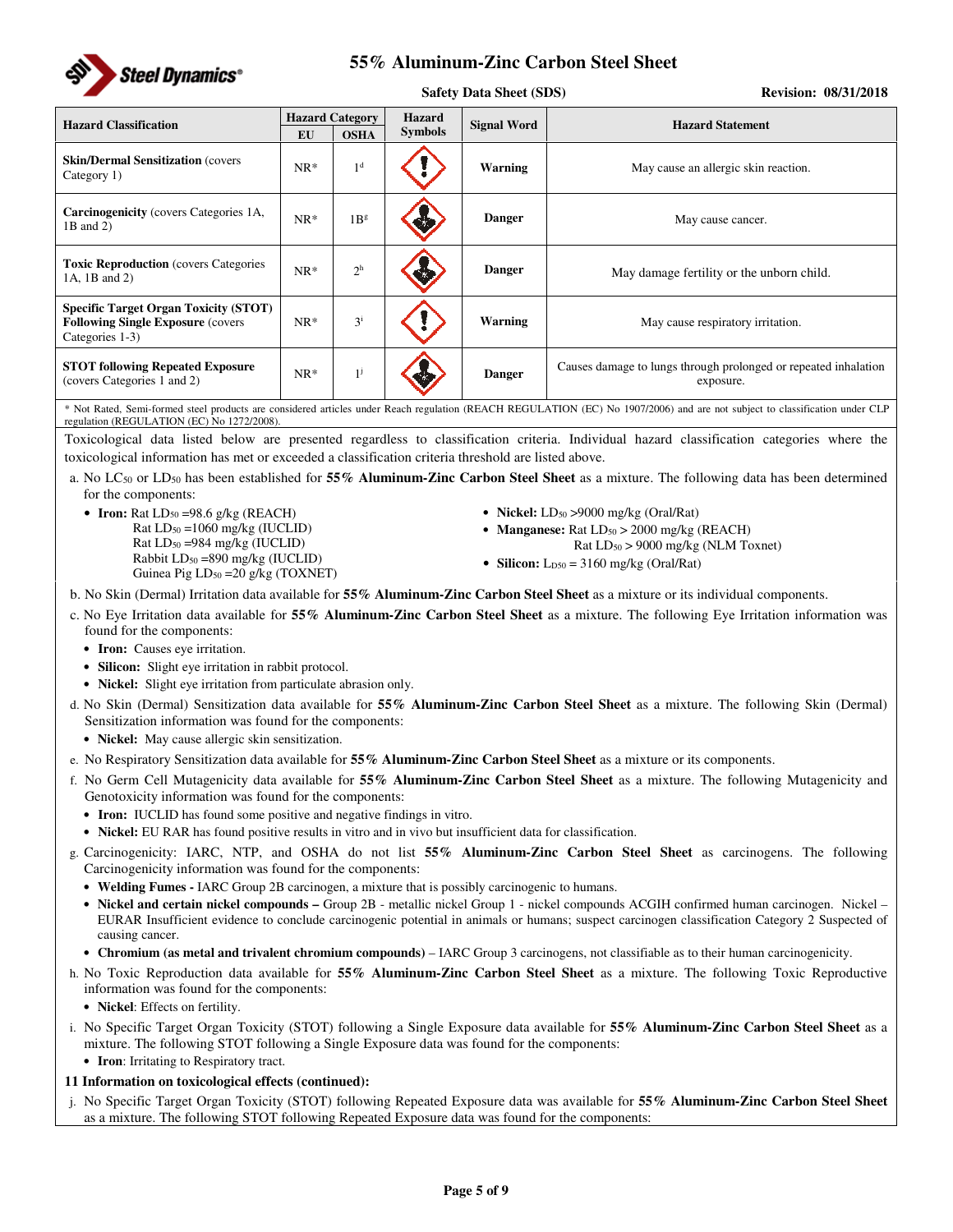

#### **Safety Data Sheet (SDS)** Revision: 08/31/2018

- Nickel: Rat 4 wk inhalation LOEL 4 mg/m<sup>3</sup> Lung and Lymph node histopathology. Rat 2 yr inhalation LOEL 0.1 mg/ m<sup>3</sup> Pigment in kidney, effects on hematopoiesis spleen and bone marrow and adrenal tumor. Rat 13 Week Inhalation LOAEC 1.0 mg/m<sup>3</sup> Lung weights, and Alveolar histopathology.
- **Manganese**: Inhalation of metal fumes Degenerative changes in human Brain; Behavioral: Changes in motor activity and muscle weakness (Whitlock *et al.,* 1966).

The above toxicity information was determined from available scientific sources to illustrate the prevailing posture of the scientific community. The scientific resources includes: The American Conference of Governmental Industrial Hygienist (ACGIH) Documentation of the Threshold Limit Values (TLVs) and Biological Exposure indices (BEIs) with Other Worldwide Occupational Exposure Values 2009, The International Agency for Research on Cancer (IARC), The National Toxicology Program (NTP) updated documentation, the World Health Organization (WHO) and other available resources, the International Uniform Chemical Information Database (IUCLID), European Union Risk Assessment Report (EU-RAR), Concise International Chemical Assessment Documents (CICAD), European Union Scientific Committee for Occupational Exposure Limits (EU-SCOEL), Agency for Toxic Substances and Disease Registry (ATSDR), Hazardous Substance Data Bank (HSDB), and International Programme on Chemical Safety (IPCS), European Union Classification, Labeling and Packaging. (EU CPL), Regulation on Registration, Evaluation, Authorization and Restriction of Chemicals (REACH), International Uniform Chemical Information Database (IUCLID), TOXicology Data NETwork (TOXNET), European Risk Assessment Reports (EU RAR).

The following health hazard information is provided regardless to classification criteria and is based on the individual component(s) and potential resultant components from further processing:

#### **Acute Effects:**

- **Inhalation:** Excessive exposure to high concentrations of metal dust may cause irritation to the eyes, skin and mucous membranes of the upper respiratory tract. Excessive inhalation of fumes of freshly formed metal oxide particles sized below 1.5 micrometer and usually between 0.02-0.05 micrometers from many metals can produce an acute reaction known as "metal fume fever". Symptoms consist of chills and fever (very similar to and easily confused with flu symptoms), metallic taste in the mouth, dryness and irritation of the throat followed by weakness and muscle pain. The symptoms come on in a few hours after excessive exposures and usually last from 12 to 48 hours. Long-term effects from metal fume fever have not been noted. Freshly formed oxide fumes of manganese have been associated with causing metal fume fever.
- **Eye:** Excessive exposure to high concentrations of metal dust may cause irritation to the eyes.
- **Skin:** Skin contact with metal dusts may cause irritation or sensitization, possibly leading to dermatitis. Skin contact with metallic fumes and dusts may cause physical abrasion.
- **Ingestion:** Ingestion of harmful amounts of this product as distributed is unlikely due to its solid insoluble form. Ingestion of metal dust may cause nausea or vomiting.

#### **Acute Effects by component:**

- **Iron and iron oxides:** Iron is harmful if swallowed, causes skin irritation, and causes eye irritation. Contact with iron oxide has been reported to cause skin irritation and serious eye damage. Particles of iron or iron compounds, which become imbedded in the eye, may cause rust stains unless removed fairly promptly.
- **Manganese and manganese oxides:** Manganese and Manganese oxide are harmful if swallowed.
- **Chromium and chromium oxides:** Hexavalent chrome causes damage to gastrointestinal tract, lung, severe skin burns and eye damage, serious eye damage, skin contact may cause an allergic skin reaction. Inhalation may cause allergic or asthmatic symptoms or breathing difficulties.
- **Nickel and nickel oxides:** Nickel may cause allergic skin sensitization. Nickel oxide may cause an allergic skin.
- **Silicon and silicon oxides:** May be harmful if swallowed.
- **Aluminum and aluminum oxides:** Inhalation may cause cough.
- **Vanadium and vanadium pentoxide:** Vanadium oxide is fatal if swallowed or inhaled, and may be harmful in contact with skin
- **Zinc and zinc oxides:** Not Reported/ Not Classified

#### **Delayed (chronic) Effects by component:**

- **Iron and iron oxides**: Chronic inhalation of excessive concentrations of iron oxide fumes or dusts may result in the development of a benign pneumoconiosis, called siderosis, which is observable as an X-ray change. No physical impairment of lung function has been associated with siderosis. Inhalation of excessive concentrations of ferric oxide may enhance the risk of lung cancer development in workers exposed to pulmonary carcinogens. Iron oxide is listed as a Group 3 (not classifiable) carcinogen by the International Agency for Research on Cancer (IARC).
- **Manganese and manganese oxides:** Chronic exposure to high concentrations of manganese fumes and dusts may adversely affect the central nervous system with symptoms including languor, sleepiness, weakness, emotional disturbances, spastic gait, mask-like facial expression and paralysis. Animal studies indicate that manganese exposure may increase susceptibility to bacterial and viral infections. Occupational overexposure (Manganese) is a progressive, disabling neurological syndrome that typically begins with relatively mild symptoms and evolves to include altered gait, fine tremor, and sometimes, psychiatric disturbances. May cause damage to lungs with repeated or prolonged exposure. Neurobehavioral alterations in worker populations exposed to manganese oxides include: speed and coordination of motor function are especially impaired.
- **Chromium and chromium oxides:** The health hazards associated with exposure to chromium are dependent upon its oxidation state. The metal form (chromium as it exists in this product) is of very low toxicity. The hexavalent form is very toxic. Repeated or prolonged exposure to hexavalent chromium compounds may cause respiratory irritation, nosebleed, ulceration and perforation of the nasal septum. Industrial exposure to certain forms of hexavalent chromium has been related to an increased incidence of cancer. NTP (The National Toxicology Program) Fourth Annual report on Carcinogens cites "certain Chromium compounds" as human carcinogens. ACGIH has reviewed the toxicity data and concluded that chromium metal is not classifiable as a human carcinogen. Hexavalent chromium may cause genetic defects and is suspected of damaging the unborn child. Developmental toxicity in the mouse, suspected of damaging fertility or the unborn child.

#### **Delayed (chronic) Effects by component (continued):**

- **Nickel and nickel oxides:** Exposure to nickel dusts and fumes can cause sensitization dermatitis, respiratory irritation, asthma, pulmonary fibrosis, edema, and may cause nasal or lung cancer in humans. Nickel causes damage to lungs through prolonged or repeated inhalation exposure. IARC lists nickel and certain nickel compounds as Group 2B carcinogens (sufficient animal data). ACGIH 2015 TLVs® and BEIs® lists insoluble nickel compounds as confirmed human carcinogens. Nickel is suspected of damaging the unborn child.
- **Silicon and silicon oxides:** Silicon dusts are a low health risk by inhalation and should be treated as a nuisance dust. Eye contact with pure material can cause particulate irritation. Skin contact with silicon dusts may cause physical abrasion.
- **Aluminum and aluminum oxides:** Considered to be an inert or nuisance dust.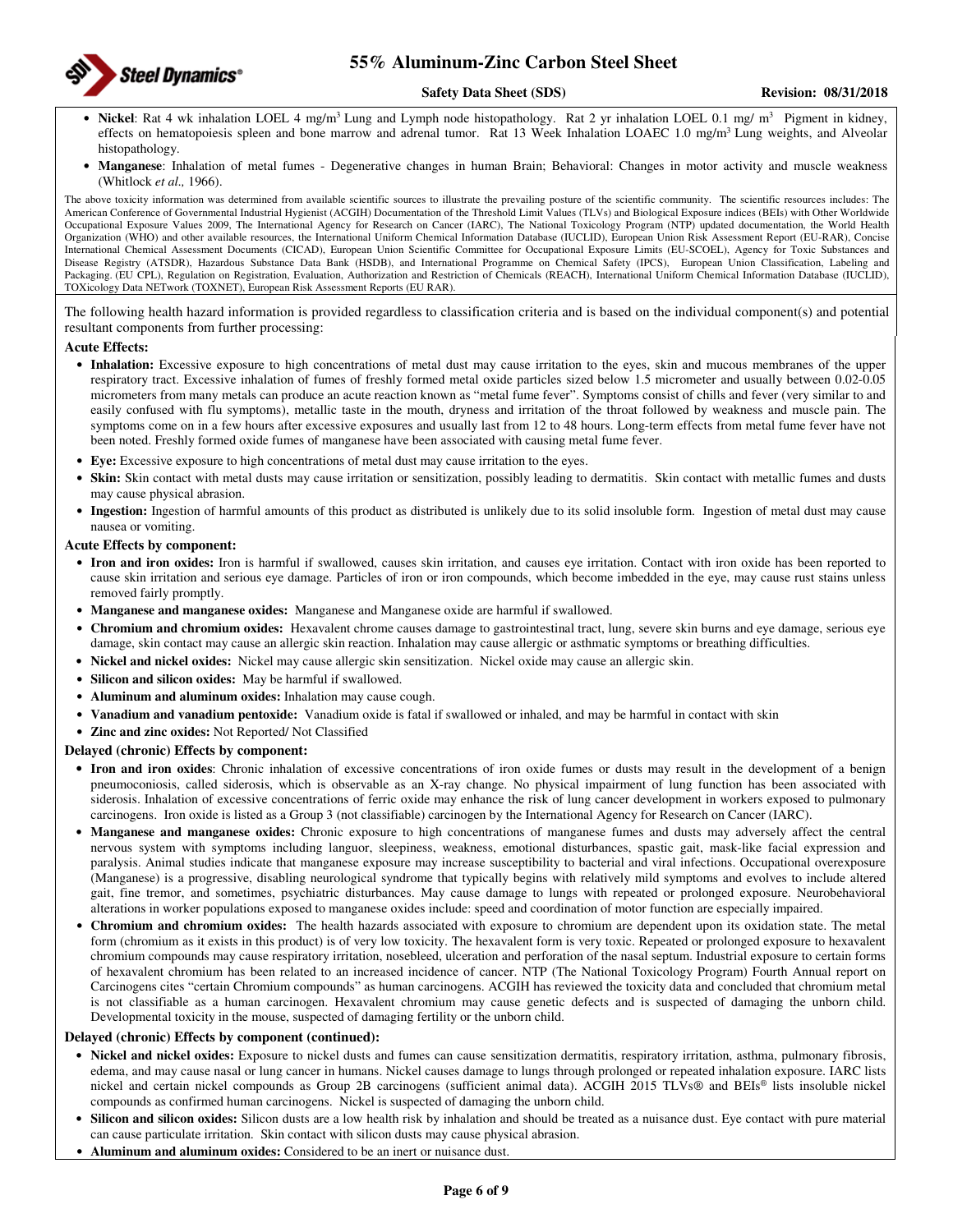

#### **Safety Data Sheet (SDS) Revision: 08/31/2018**

- **Vanadium and vanadium pentoxide:** Vanadium is considered non-toxic. Excessive long term or repeated exposures to vanadium compounds, especially vanadium pentoxide, may result in chronic pulmonary changes such as emphysema or bronchitis. Vanadium pentoxide is suspected of damaging fertility or the unborn child. Vanadium pentoxide is fatal if swallowed or inhaled. It causes damage to lungs by single, repeated or prolonged exposure.
- **Zinc and zinc oxides:** Zinc is a low health risk by inhalation and should be treated as a nuisance dust. Inhalation of zinc oxide fumes may cause metal fume fever, which is characterized by flu-like symptoms with metallic taste, fever, chills, cough, weakness, chest pain, muscle pain and increased white blood cell count.

## **Section 12 - Ecological Information**

**12(a) Ecotoxicity (aquatic & terrestrial):** No Data Available for **55% Aluminum-Zinc Carbon Steel Sheet** as sold/shipped. However, individual components of the product when processed have been found to be toxic to the environment. Metal dusts may migrate into soil and groundwater and be ingested by wildlife as follows:

• **Iron Oxide**: LC<sub>50</sub>: >1000 mg/L; Fish 48 h-EC<sub>50</sub> > 100 mg/L (Currenta, 2008k); 96 h-LC<sub>0</sub> ≥ 50,000 mg/L Test substance: Bayferrox 130 red (95 – 97% Fe<sub>2</sub>O<sub>3</sub>; < 4% SiO<sub>2</sub> and Al<sub>2</sub>O<sub>3</sub>) (Bayer, 1989a).

• **Nickel Oxide:** IUCLID found  $LC_{50}$  in fish, invertebrates and algae  $> 100$  mg/l.

**12(b) Persistence & Degradability**: No Data Available for **55% Aluminum-Zinc Carbon Steel Sheet** as sold/shipped or individual components.

**12(c) Bioaccumulative Potential**: No Data Available for **55% Aluminum-Zinc Carbon Steel Sheet** as sold/shipped or individual components.

**12(d) Mobility (in soil)**: No data available for **55% Aluminum-Zinc Carbon Steel Sheet** as sold/shipped. However, individual components of the product have been found to be absorbed by plants from soil.

**12(e) Other adverse effects:** None Known

**Additional Information:** 

**Hazard Category:** Not Reported **Signal Word:** No Signal Word

**Hazard Symbol:** No Symbol

**Hazard Statement:** No Statement

## **Section 13 - Disposal Considerations**

**Disposal:** Steel scrap should be recycled whenever possible. Product dusts and fumes from processing operations should also be recycled, or classified by a competent environmental professional and disposed of in accordance with applicable federal, state or local regulations.

**Container Cleaning and Disposal:** Follow applicable federal, state and local regulations. Observe safe handling precautions. European Waste Catalogue (EWC): 16-01-17 (ferrous metals), 12-01-99 (wastes not otherwise specified), 16-03-04 (off specification batches and unused products), or 15-01-04 (metallic packaging).

**Please note this information is for 55% Aluminum-Zinc Carbon Steel Sheet in its original form. Any alterations can void this information**.

## **Section 14 - Transport Information**

### **14 (a-g) Transportation Information:**

**US Department of Transportation (DOT)** under 49 CFR 172.101 **does not** regulate **55% Aluminum-Zinc Carbon Steel Sheet** as a hazardous material. All federal, state, and local laws and regulations that apply to the transport of this type of material must be adhered to.

| <b>Shipping Name:</b> Not Applicable (NA) | <b>Packaging Authorizations</b> | <b>Quantity Limitations</b>            |
|-------------------------------------------|---------------------------------|----------------------------------------|
| <b>Shipping Symbols: NA</b>               | a) Exceptions: NA               | a) Passenger, Aircraft, or Railcar: NA |
| <b>Hazard Class: NA</b>                   | b) Group: NA                    | b) Cargo Aircraft Only: NA             |
| UN No.: NA                                | c) Authorization: NA            | <b>Vessel Stowage Requirements</b>     |
| <b>Packing Group: NA</b>                  |                                 | a) Vessel Stowage: NA                  |
| <b>DOT/IMO Label: NA</b>                  |                                 | b) Other: NA                           |
| <b>Special Provisions (172.102): NA</b>   |                                 | <b>DOT Reportable Quantities: NA</b>   |

**International Maritime Dangerous Goods (IMDG) and the Regulations Concerning the International Carriage of Dangerous Goods by Rail (RID)** classification, packaging and shipping requirements follow the US DOT Hazardous Materials Regulation.

**Regulations Concerning the International Carriage of Dangerous Goods by Road (ADR) does not** regulate **55% Aluminum-Zinc Carbon Steel Sheet** as a hazardous material. **Shipping Name:** Not Applicable (NA) **Packaging Portable Tanks & Bulk Containers** 

**Classification Code:** NA **UN No.:** NA **Packing Group:** NA **ADR Label:** NA **Special Provisions:** NA **Limited Quantities:** NA **a) Packing Instructions:** NA **b) Special Packing Provisions:** NA **c) Mixed Packing Provisions:** NA **a) Instructions:** NA **b) Special Provisions:** NA

**International Air Transport Association (IATA) does not** regulate **55% Aluminum-Zinc Carbon Steel Sheet** as a hazardous material.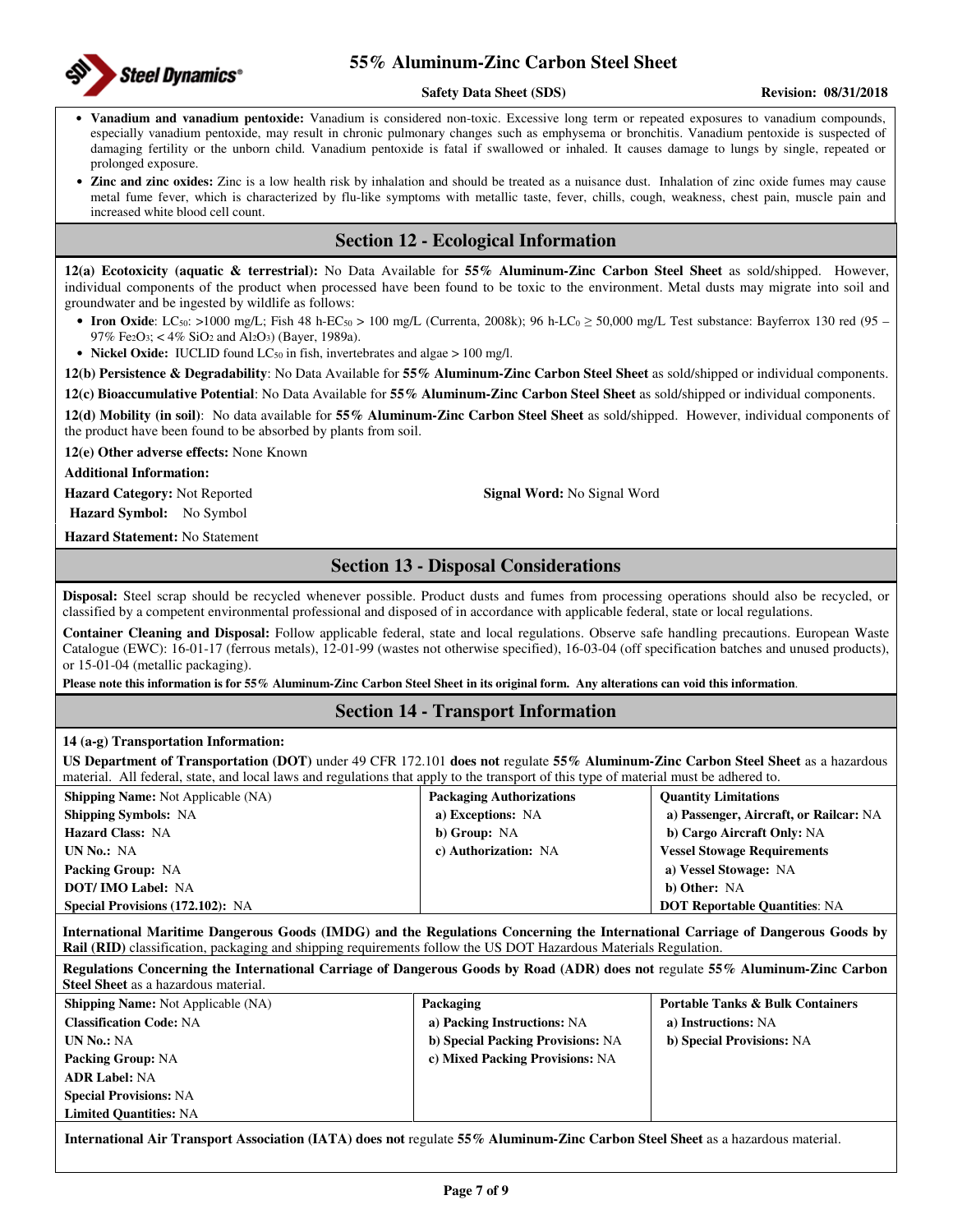

|                                           | <b>Safety Data Sheet (SDS)</b>                     |                         | <b>Revision: 08/31/2018</b>         |                            |  |
|-------------------------------------------|----------------------------------------------------|-------------------------|-------------------------------------|----------------------------|--|
| <b>Shipping Name:</b> Not Applicable (NA) | Passenger & Cargo Aircraft                         |                         | Cargo Aircraft Only                 | <b>Special Provisions:</b> |  |
| <b>Class/Division: NA</b>                 |                                                    | Limited Quantity (EQ)   |                                     | NA                         |  |
| <b>Hazard Label (s): NA</b>               | <b>Pkg Inst: NA</b>                                | <b>Pkg Inst: NA</b>     |                                     |                            |  |
| <b>UN No.: NA</b>                         |                                                    |                         | <b>Max Net Oty/Pkg:</b>             | <b>ERG Code: NA</b>        |  |
| <b>Packing Group: NA</b>                  | Max Net Oty/Pkg:                                   | <b>Max Net Oty/Pkg:</b> | NΑ                                  |                            |  |
| <b>Excepted Quantities (EQ): NA</b>       | NA                                                 | NΑ                      |                                     |                            |  |
| Pkg Inst – Packing Instructions           | Max Net Oty/Pkg – Maximum Net Quantity per Package |                         | ERG – Emergency Response Drill Code |                            |  |

**Transport Dangerous Goods (TDG) Classification: 55% Aluminum-Zinc Carbon Steel Sheet** does not have a TDG classification.

## **Section 15 - Regulatory Information**

**Regulatory Information**: *The following listing of regulations relating to a Steel Dynamics product may not be complete and should not be solely relied upon for all regulatory compliance responsibilities.* 

This product and/or its constituents are subject to the following regulations:

**OSHA Regulations:** Air Contaminant (29 CFR 1910.1000, Table Z-1, Z-2, Z-3): The product, **55% Aluminum-Zinc Carbon Steel Sheet** as a whole is not listed. However, individual components of the product are listed: Refer to Section 8, Exposure Controls and Personal Protection.

**EPA Regulations:** The product, **55% Aluminum-Zinc Carbon Steel Sheet** is not listed as a mixture. However, individual components of the product are listed:

| <b>Components</b> | <b>Regulations</b>          |
|-------------------|-----------------------------|
| Manganese         | <b>SARA 313</b>             |
| Chromium          | CERCLA, CWA, SARA 313       |
| Nickel            | CERCLA, CWA, SARA 313, TSCA |
| Vanadium          | <b>TSCA</b>                 |
| Zinc compounds    | CWA, SARA 313               |

**SARA Potential Hazard Categories:** Immediate Acute Health Hazard; Delayed Chronic Health Hazard

**Section 313 Supplier Notification:** The product, **55% Aluminum-Zinc Carbon Steel Sheet** contains the following toxic chemicals subject to the reporting requirements of section 313 of the Emergency Planning and Community Right-to-Know Act and 40 CFR part 372:

| CAS#      | <b>Chemical Name</b> | <b>Percent by Weight</b> |
|-----------|----------------------|--------------------------|
| 7439-96-5 | Manganese            | $2.0 \text{ max}$        |
| 7440-47-3 | Chromium             | 1.0 <sub>max</sub>       |
| 7440-02-0 | Nickel               | $0.4 \text{ max}$        |
| 7440-66-6 | Zinc                 | $< 0.1$ max              |

**Regulations Key:** 

CAA Clean Air Act (42 USC Sec. 7412; 40 CFR Part 61 [As of: 8/18/06])

CERCLA Comprehensive Environmental Response, Compensation and Liability Act (42 USC Secs. 9601(14), 9603(a); 40 CFR Sec. 302.4, Table 302.4, Table 302.4 and App. A)

- CWA Clean Water Act (33 USC Secs. 1311; 1314(b), (c), (e), (g); 136(b), (c); 137(b), (c) [as of 8/2/06])
- RCRA Resource Conservation Recovery Act (42 USC Sec. 6921; 40 CFR Part 261 App VIII)
- SARA Superfund Amendments and Reauthorization Act of 1986 Title III Section 302 Extremely Hazardous Substances (42 USC Secs. 11023, 13106; 40 CFR sec. 372.65) and Section 313 Toxic Chemicals (42 USC secs. 11023, 13106; 40 CFR Sec. 372.65 [as of 6/30/05])
- TSCA Toxic Substance Control Act (15 U.S.C. s/s 2601 et seq. [1976])

SDWA Safe Drinking Water Act (42 U.S.C. s/s 300f et seq. [1974])

**State Regulations:** The product, **55% Aluminum-Zinc Carbon Steel Sheet** as a mixture is not listed in any state regulations. However, individual components of the product are listed in various state regulations:

Pennsylvania Right to Know: Contains regulated material in the following categories:

- Hazardous Substances: Chromium, Manganese, Nickel, Aluminum, Silicon, Vanadium, Zinc
- Environmental Hazards: Chromium, Manganese, and Nickel, Aluminum, Vanadium, Zinc
- Special Hazardous Substance: Chromium, Nickel

### **State Regulations (continued):**

California Prop 65 **WARNING:** This product can expose you to nickel and hexavalent chromium, which are known to the State of California to cause cancer, and hexavalent chromium, which is known to the State of California to cause birth defects or other reproductive harm. For more information go to www.P65Warnings.ca.gov. Some available surface treatments for this product do not contain all of the chemicals identified above – please contact the facility for information about alternative surface treatments to avoid or reduce any exposure to the identified chemicals.

New Jersey: Contains regulated material in the following categories:

- Hazardous Substance: Chromium, Manganese, Nickel, Silicon, Aluminum (dust or fume), Vanadium, Zinc
- Environmental Hazards: Chromium, Manganese, Nickel, Vanadium, Zinc
- Special Hazardous Substance: Chromium, Manganese, Silicon, Aluminum (dust or fume)

Minnesota: Chromium, Manganese, Nickel, Zinc

Massachusetts: Chromium, Manganese (compounds), Nickel (compounds), Silicon, Aluminum (dust or fume), Vanadium, Zinc